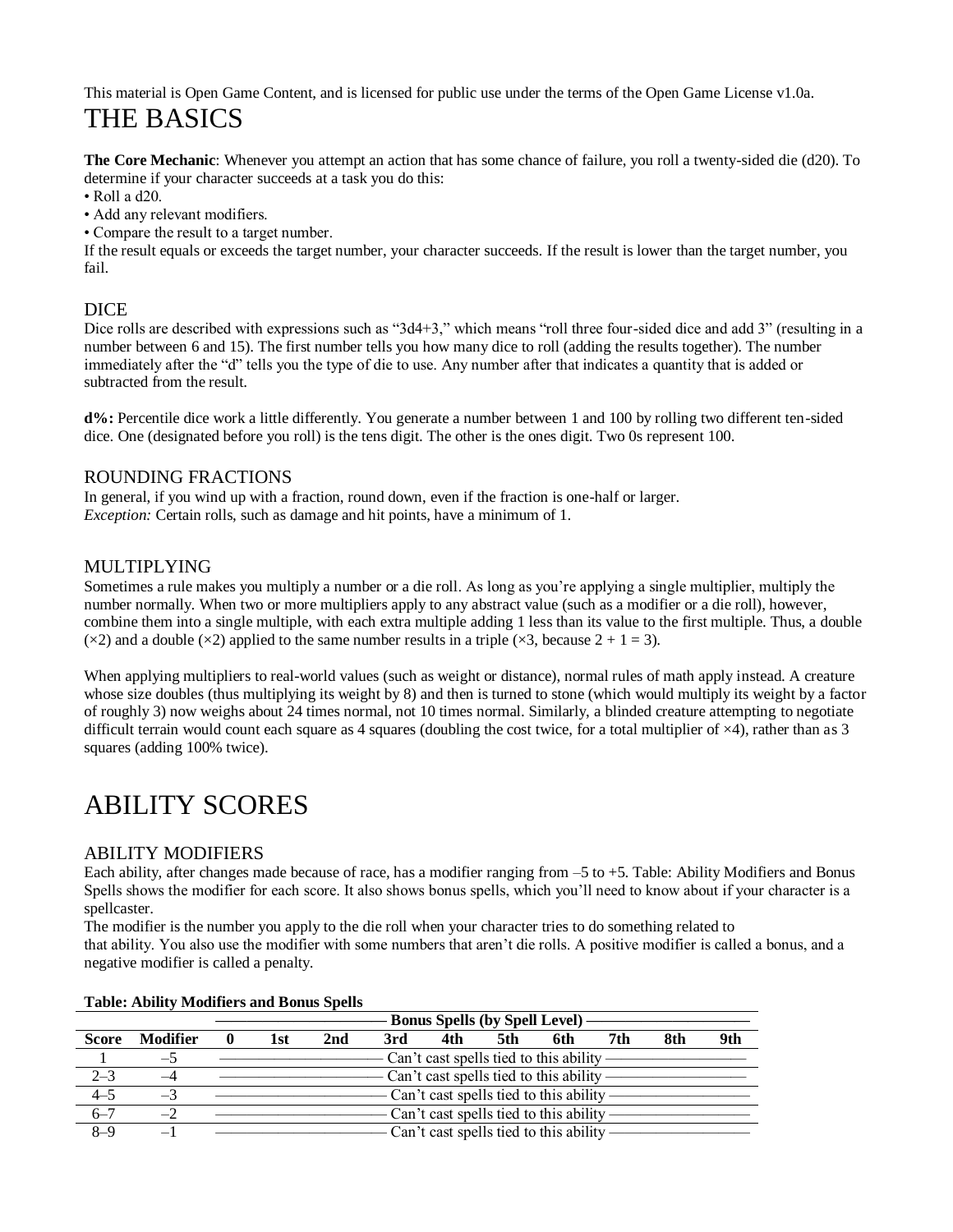| $12 - 13$<br>$+1$<br>$14 - 15$<br>$+2$<br>$16 - 17$<br>$+3$<br>$18 - 19$<br>$+4$<br>$20 - 21$<br>$\overline{2}$<br>$+5$<br>$22 - 23$<br>$\overline{2}$<br>$\overline{2}$<br>$+6$<br>$24 - 25$<br>$\overline{2}$<br>2<br>2<br>$+7$<br>$\overline{2}$<br>$26 - 27$<br>$\overline{2}$<br>$\mathfrak{D}$<br>$+8$<br>2 |                                                    |  |                |   | 0    | $10 - 11$ |
|-------------------------------------------------------------------------------------------------------------------------------------------------------------------------------------------------------------------------------------------------------------------------------------------------------------------|----------------------------------------------------|--|----------------|---|------|-----------|
|                                                                                                                                                                                                                                                                                                                   |                                                    |  |                |   |      |           |
|                                                                                                                                                                                                                                                                                                                   |                                                    |  |                |   |      |           |
|                                                                                                                                                                                                                                                                                                                   |                                                    |  |                |   |      |           |
|                                                                                                                                                                                                                                                                                                                   |                                                    |  |                |   |      |           |
|                                                                                                                                                                                                                                                                                                                   |                                                    |  |                |   |      |           |
|                                                                                                                                                                                                                                                                                                                   |                                                    |  |                |   |      |           |
|                                                                                                                                                                                                                                                                                                                   |                                                    |  |                |   |      |           |
|                                                                                                                                                                                                                                                                                                                   |                                                    |  |                |   |      |           |
|                                                                                                                                                                                                                                                                                                                   | $\mathfrak{D}$<br>$\mathfrak{D}$<br>$\mathfrak{D}$ |  | $\overline{2}$ | 3 | $+9$ | $28 - 29$ |
| $30 - 31$<br>3<br>3<br>2<br>2<br>$\overline{2}$<br>$\overline{c}$<br>$+10$                                                                                                                                                                                                                                        |                                                    |  |                |   |      |           |
| $32 - 33$<br>3<br>3<br>3<br>2<br>2<br>2<br>$\overline{2}$<br>$+11$                                                                                                                                                                                                                                                |                                                    |  |                |   |      |           |
| 3<br>3<br>$34 - 35$<br>3<br>3<br>$\overline{2}$<br>2<br>$\overline{2}$<br>$\overline{c}$<br>$+12$                                                                                                                                                                                                                 |                                                    |  |                |   |      |           |
| 3<br>$36 - 37$<br>3<br>3<br>3<br>$\overline{2}$<br>$\overline{2}$<br>$\overline{2}$<br>$+13$<br>$\overline{4}$<br>$\mathfrak{D}$                                                                                                                                                                                  |                                                    |  |                |   |      |           |
| 3<br>3<br>$38 - 39$<br>3<br>3<br>$\overline{2}$<br>2<br>$\overline{c}$<br>$+14$<br>$\overline{4}$<br>$\overline{4}$                                                                                                                                                                                               |                                                    |  |                |   |      |           |
| 3<br>3<br>3<br>$\overline{4}$<br>3<br>$\overline{2}$<br>$\overline{2}$<br>$40 - 41$<br>$+15$<br>$\overline{4}$<br>$\overline{4}$                                                                                                                                                                                  |                                                    |  |                |   |      |           |
| 3<br>3<br>3<br>$42 - 43$<br>$\overline{4}$<br>3<br>$\overline{2}$<br>$+16$<br>$\overline{4}$<br>$\overline{4}$<br>4                                                                                                                                                                                               |                                                    |  |                |   |      |           |
| $44 - 45$<br>3<br>5<br>3<br>3<br>3<br>$+17$<br>$\overline{4}$<br>4<br>$\overline{4}$<br>4                                                                                                                                                                                                                         |                                                    |  |                |   |      |           |

 $etc. . .$ 

### ABILITIES AND SPELLCASTERS

The ability that governs bonus spells depends on what type of spellcaster your character is: Intelligence for wizards; Wisdom for clerics, druids, paladins, and rangers; or Charisma for sorcerers and bards. In addition to having a high ability score, a spellcaster must be of high enough class level to be able to cast spells of a given spell level. (See the class descriptions for details.)

## THE ABILITIES

Each ability partially describes your character and affects some of his or her actions.

### STRENGTH (STR)

Strength measures your character's muscle and physical power. This ability is especially important for fighters, barbarians, paladins, rangers, and monks because it helps them prevail in combat. Strength also limits the amount of equipment your character can carry.

You apply your character's Strength modifier to:

• Melee attack rolls.

• Damage rolls when using a melee weapon or a thrown weapon (including a sling). (*Exceptions:* Off-hand attacks receive only one-half the character's Strength bonus, while two-handed attacks receive one and a half times the Strength bonus. A Strength penalty, but not a bonus, applies to attacks made with a bow that is not a composite bow.)

• Climb, Jump, and Swim checks. These are the skills that have Strength as their key ability.

• Strength checks (for breaking down doors and the like).

### DEXTERITY (DEX)

Dexterity measures hand-eye coordination, agility, reflexes, and balance. This ability is the most important one for rogues, but it's also high on the list for characters who typically wear light or medium armor (rangers and barbarians) or no armor at all (monks, wizards, and sorcerers), and for anyone who wants to be a skilled archer.

You apply your character's Dexterity modifier to:

- Ranged attack rolls, including those for attacks made with bows, crossbows, throwing axes, and other ranged weapons.
- Armor Class (AC), provided that the character can react to the attack.
- Reflex saving throws, for avoiding fireballs and other attacks that you can escape by moving quickly.

• Balance, Escape Artist, Hide, Move Silently, Open Lock, Ride, Sleight of Hand, Tumble, and Use Rope checks. These are the skills that have Dexterity as their key ability.

### CONSTITUTION (CON)

Constitution represents your character's health and stamina. A Constitution bonus increases a character's hit points, so the ability is important for all classes.